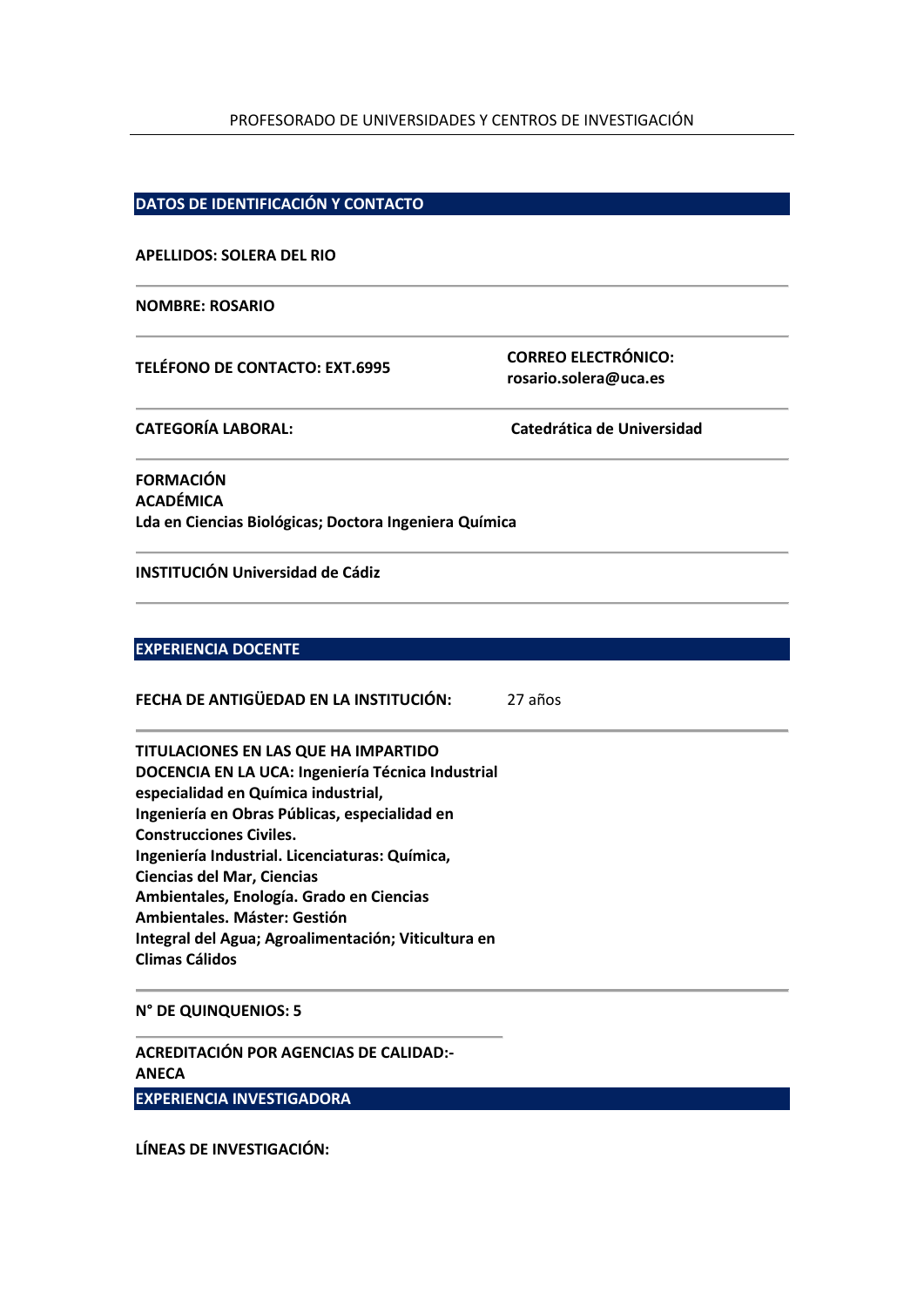Grupo Tecnología del Medio Ambiente (TEP-181). Tratamiento biológico de aguas residuales de alta carga orgánica, de residuos y lodos

# **RESULTADOS RELEVANTES: (Proyectos de investigación, publicaciones, aportaciones en congresos, etc.)**

# **Proyectos (2014-2019)**

"Coproducción de hidrógeno y metano mediante codigestión anaerobia de biosólidos y vinazas de vino". Ministerio de Economia y Competitividad. Retos de la Sociedad. CTM2015- 64810-R 2016-2020. €166.000,00- Montserrat Perez Garcia and Rosario Solera del Rio.

"REcovery and REcycling of nutrients TURNing wasteWATER into added-value products for a circular economy in agriculture"- Water2Return". EUROPEAN COMMISSION.H2020-IND-CE-2016-17/H2020-CIRC-2016. 2017-2020. 7.129.123 €. UCA: Montserrat Perez Garcia and Rosario Solera del Rio. Número de investigadores/as: 2 Fecha de inicio: 17/01/2017 Duración del proyecto: 1095 días.

"Comprehensive valorization of solid urban waste and byproducts of biofuel production". MINECO.PLAN NACIONAL DE I+D+i CTM2012-35654). 2012-2015.166.000,00 €. Diego Sales and Rosario Solera del Río.

#### **Publicaciones (2014-2019)**

1. AUTHORS: Montañez, R.; Solera, R.; Perez, M.

TITLE: Performance of up-flow anaerobic fixed bed reactor of the treatment of sugar beet pulplixiviation in a thermophilic range.

PAPER/BOOKBioresource Technology 154 (2014) 305-312.

2. AUTHORS: Rivero, M.; Solera, R.; Perez, M.

TITLE: Anaerobic mesophilic co-digestion of sewage sludge with glycerol: Enhanced biohydrogen production

PAPER/BOOKInternational Journal of Hydrogen Energy , (2014) Vol. 39, Issue 6, 2481-2488 3. AUTHORS: Montañez, R.; Solera, R.; Perez, M.

TITLE: Anaerobic mesophilic co-digestion of sewage sludge and sugar beet pulp lixiviation in batch reactors: Effect of pH control

PAPER/BOOK: Chem. Eng. Journal. 255 (2014) 492-499

4. AUTHORS: Montañez, R.; Solera, R.; Perez, M.

TITLE: Anaerobic co-digestion of sewage sludge and sugar beet pulp lixiviation in batch reactors: Effect of temperature.

PAPER/BOOKBioresource Technology olume 180 ( 2015), Pages 177-184

5. AUTHORS: Zahedi, S.; Solera, R.; Micolucci, F.; Cavinato, C.; Bolzonella, D.

TITLE: Changes in microbial community during hydrogen and methane production in two-stage thermophilic anaerobic co-digestion process from biowaste

PAPER/BOOKWaste Managment. 49 (2016) 40-46

6. AUTHORS: S. Zahedi, R. Solera, J.L. García-Morales, D. Sales.

TITLE: Effect of the addition of glycerol on hydrogen production from industrial municipal solid waste

PAPER/BOOKFuel, 180 (2016) 343-347

7. AUTHORS: Rocío Montañés Alonso, Rosario Solera del Río, Montserrat Pérez García.

TITLE: Thermophilic and mesophilic temperature phase anaerobic co-digestion (TPAcD) compared with single-stage co-digestion of sewage sludge and sugar beet pulp lixiviation PAPER/BOOKBiomass & Bioenergy, 93 (2016) 107-115

8. AUTHORS: Hajer Ennouri, Baligh Miladi, Soraya Zahedi, Luis Alberto Fernández Güelfo Rosario Solera, Moktar Hamdi, Hassib Bouallagui.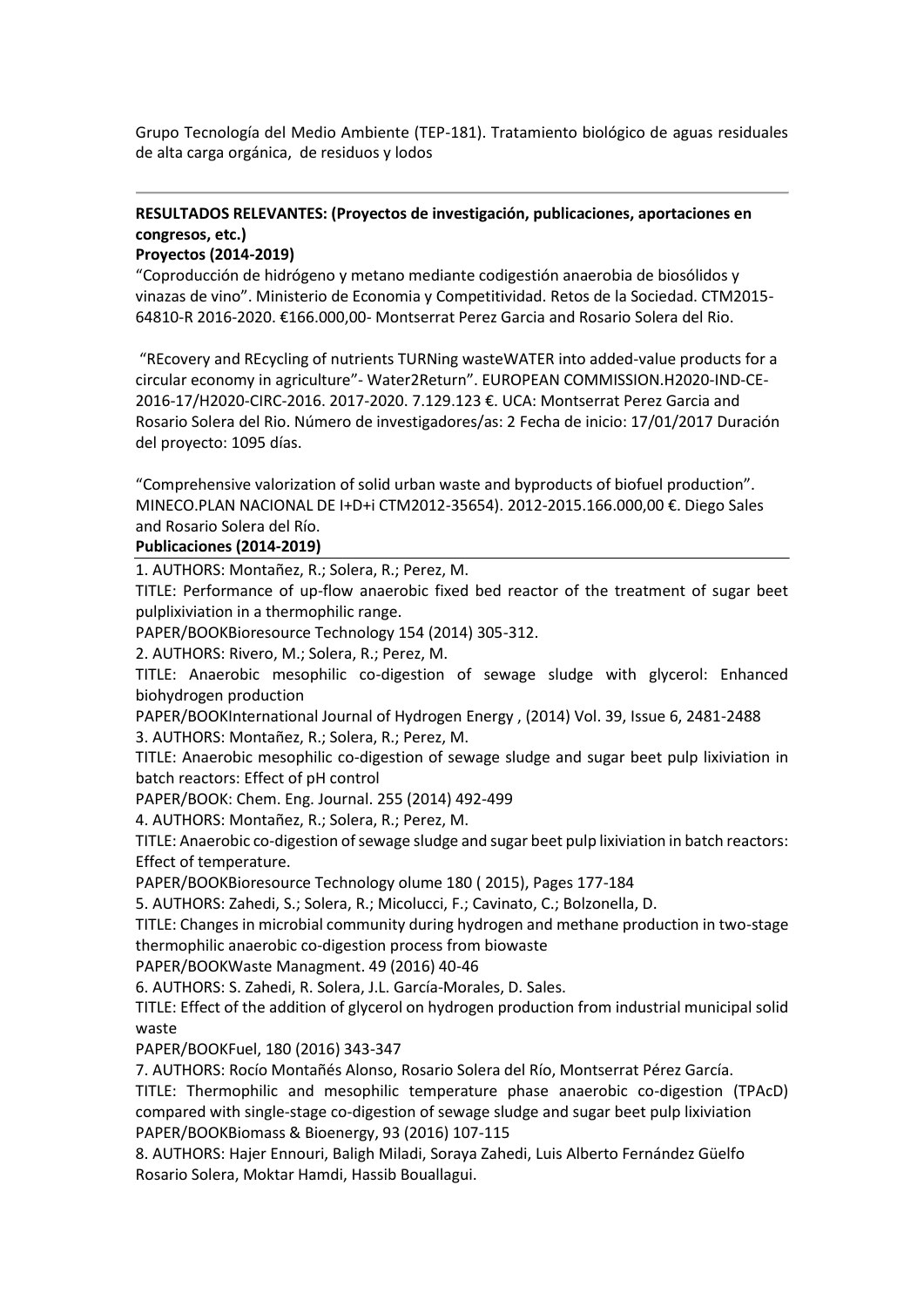TITLE: Effect of thermal pretreatment on the biogas production and microbial communities balance during anaerobic digestion of urban and industrial waste activated sludge

PAPER/BOOKBioresource Technology. 214 (2016) 184-191.

9. AUTHORS: S. Zahedi, D, Sales, J.L. García-Morales, R. Solera.

TITLE: Bionergy generation from municipal solid waste and glycerin

PAPER/BOOK:Energy fuels, 31 (2017) 9550-9556

10. AUTHORS: S. Zahedi, R. Solera, J.L. García-Morales, H. Ennouri, D. Sales

TITLE: Evaluation of the effect of glycerol supplementation on the anaerobic digestion of real municipal solid waste in batch mode

PAPER/BOOK: Fuel, 193 (2017) 15-21

11. AUTHORS: S. Zahedi, M. Rivero, R. Solera, M. Pérez

TITLE: Seeking to enhance the bioenergy of municipal sludge: Effect of alkali pre-treatment and soluble organic matter supplementation

PAPER/BOOKWaste Managment. 68 (2017) 398-404

12. AUTHORS: S. Zahedi, D. Sales, J.L. García-Morales, R. Solera.

TITLE: Obtaining green energy from dry-thermophilic anaerobic co-digestion of municipal solid waste and biodiesel waste

PAPER/BOOK: Biosysytem Engineering, 170 (2018) 108-116

13. AUTHORS: S. Zahedi, M. Rivero, R. Solera, M. Pérez

TITLE: Mesophilic anaerobic co-digestion of sewage sludge with glycerine:effect of solid retention time

PAPER/BOOK: Fuel 215 (2018) 285-289.

14. AUTHORS: S. Zahedi, S.O.Dahunsi, M. Pérez, R. Solera.

TITLE: Assessment of Chemical Inhibitor Addition to Improve the Gas Production from Biowaste PAPER/BOOK: Waste and Biomass Valorization, Volume 10 (5), (2019) 1091-1099.

15. AUTHORS: C. Agabo-García, M. Pérez, B. Rodríguez-Morgado, J. Parrado, R. Solera.

TITLE: Biomethane production improvement by enzymatic pre-treatments and enhancers of sewagw sludge anaerobic digestion

PAPER/BOOK: Fuel 255 (2019) 115713.

16. AUTHORS: M.Tena, M. Pérez, R. Solera

TITLE: Effects of several inocula on the biochemical hydrogen potential of sludge-vinasse codigestion

PAPER/BOOK: Fuel 285 (2019) 116180.

17. C. Agabo-García, V. Morales, M. Perez, R. Solera, IMPROVEMENT OF BIOMETHANE POTENTIAL OF SEWAGE SLUDGE ANAEROBIC CO-DIGESTION BY ADDITION OF "SHERRY-WINE" DISTILLERY WASTEWATER, Journal of Cleaner Production. DOI: https://doi.org/10.1016/j.jclepro.2019.119667

### **N° DE SEXENIOS: 3 (31-12-2014)**

# **ORCID**

0000-0003-4476-5120

**INFORMACIÓN ADICIONAL**

#### **CONTRATOS**

*Technical follow-up and scientific advice on the operation of the slurry treatment facilities of the company* GUASCOR SEVICIOS in Hornillos de Eresma and Turégano (Castilla y León), Altorricón (Aragón), Alcarrás, Santa María de Corco and Masies de Voltregá (Catalonia). 01/04 / 2007- 01/04/2008.